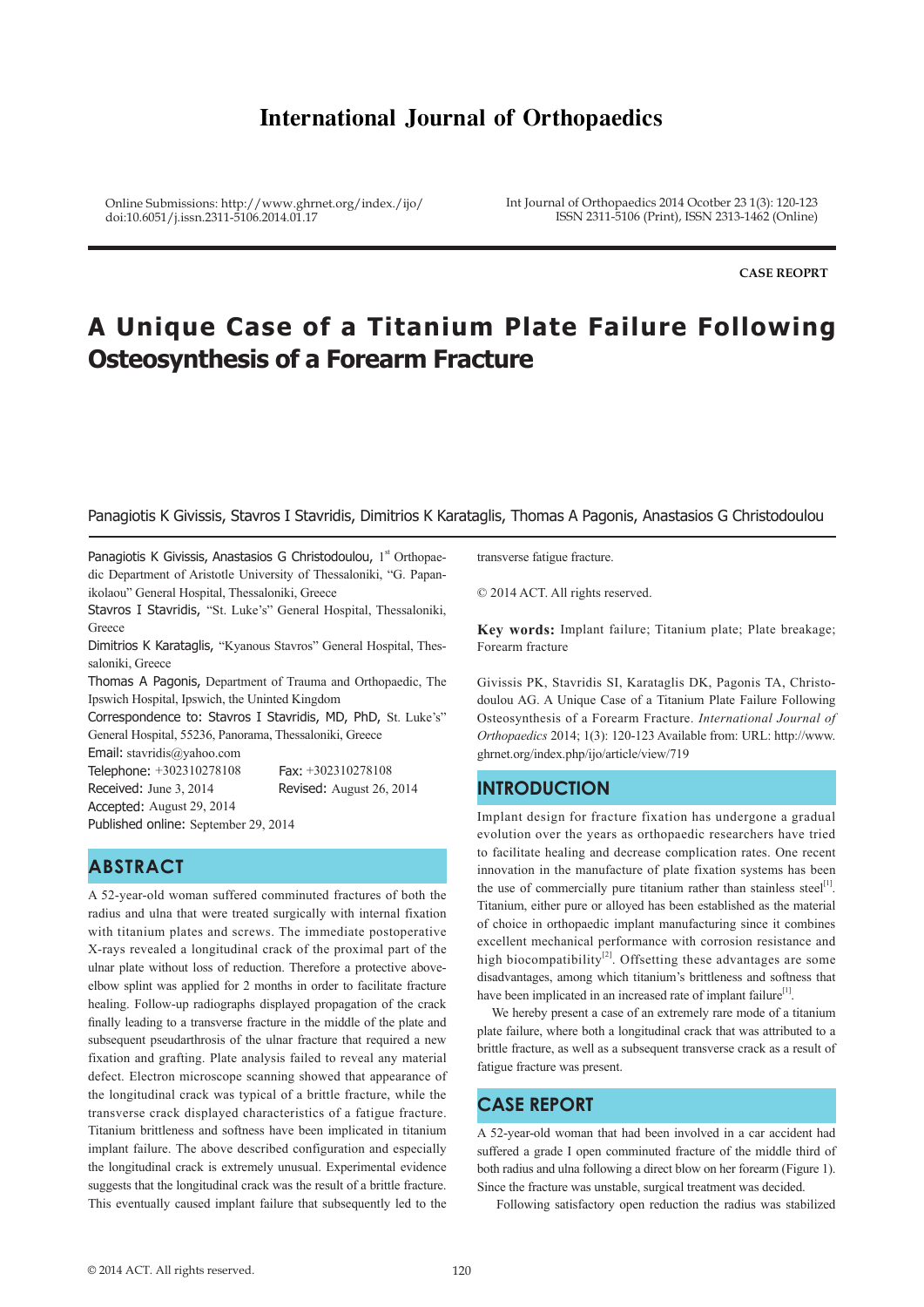#### Givissis PK et al. A unique implant failure



**Figure 1** Fracture of the middle third of both radius and ulna, suffered by a 52-year-old woman involved in a car accident.

with an one third 7-hole titanium plate (Synthes, Solothurn, Switzerland), while a similar plate was applied to the ulna. Intraoperatively, the surgeon had the feeling that the proximal screw of the ulnar plate had been somewhat over-tightened, but there were no further worrying signs, nor episcopical signs of implant insufficiency or failure.

 The immediate postoperative X-rays revealed a longitudinal crack beginning at the proximal part of the ulnar plate end passing through the two proximal plate holes and reaching the third hole (Figure 2).



**Figure 2** The immediate postoperative X-rays revealed a longitudinal crack beginning at the proximal part of the ulnar plate end passing through the two proximal plate holes and reaching the third hole.

 Since there was no loss of reduction or displacement of the plate and screws we decided against an immediate revision of the osteosynthesis and a protective above-elbow splint was applied for 2 months in order to facilitate fracture healing.

 Three months postoperatively, the radiological picture of the ulna remained unchanged, the patient was asymptomatic, and any additional surgical intervention was precluded, although there were no signs of fracture consolidation.

 On six-month follow-up, X-ray control revealed that there was an additional transverse crack through the third hole, causing a complete separation of the plate fragments and leading to a complete loss of contact between the proximal plate and screws (Figure 3).



**Figure 3** X-ray control on six-month follow-up revealed that there was an additional transverse crack through the third hole, causing a complete separation of the plate fragments.

 Since there was radiologic evidence of pseudarthrosis at the fracture site and the osteosynthesis had failed, revision surgery was decided (Figure 4).



**Figure 4** Intraoperative picture of the fragmented plate.

 The broken plate and the screws were removed and a new osteosynthesis was performed with a stronger 9-hole LC-DCP titanium plate (Synthes, Solothurn, Switzerland) and was augmented with autologous bone graft.

 Three months postoperatively, there was radiologic evidence of solid fracture consolidation and the patient was free of symptoms with unrestricted upper-limb use.

 The broken plate was subjected to detailed laboratory analysis in order to elucidate the above described unusual mode of failure. Qualitative and quantitative determination of the plate composition and structure with spectrometry failed to reveal any defect and concluded that the plate was manufactured according to the appropriate standards.

 Moreover, scanning of the plate's surfaces at the fragmentation site with electronic microscope showed that appearance of the longitudinal crack was granular and typical of a brittle fracture (Figure 5), with no evidence of plastic deformation.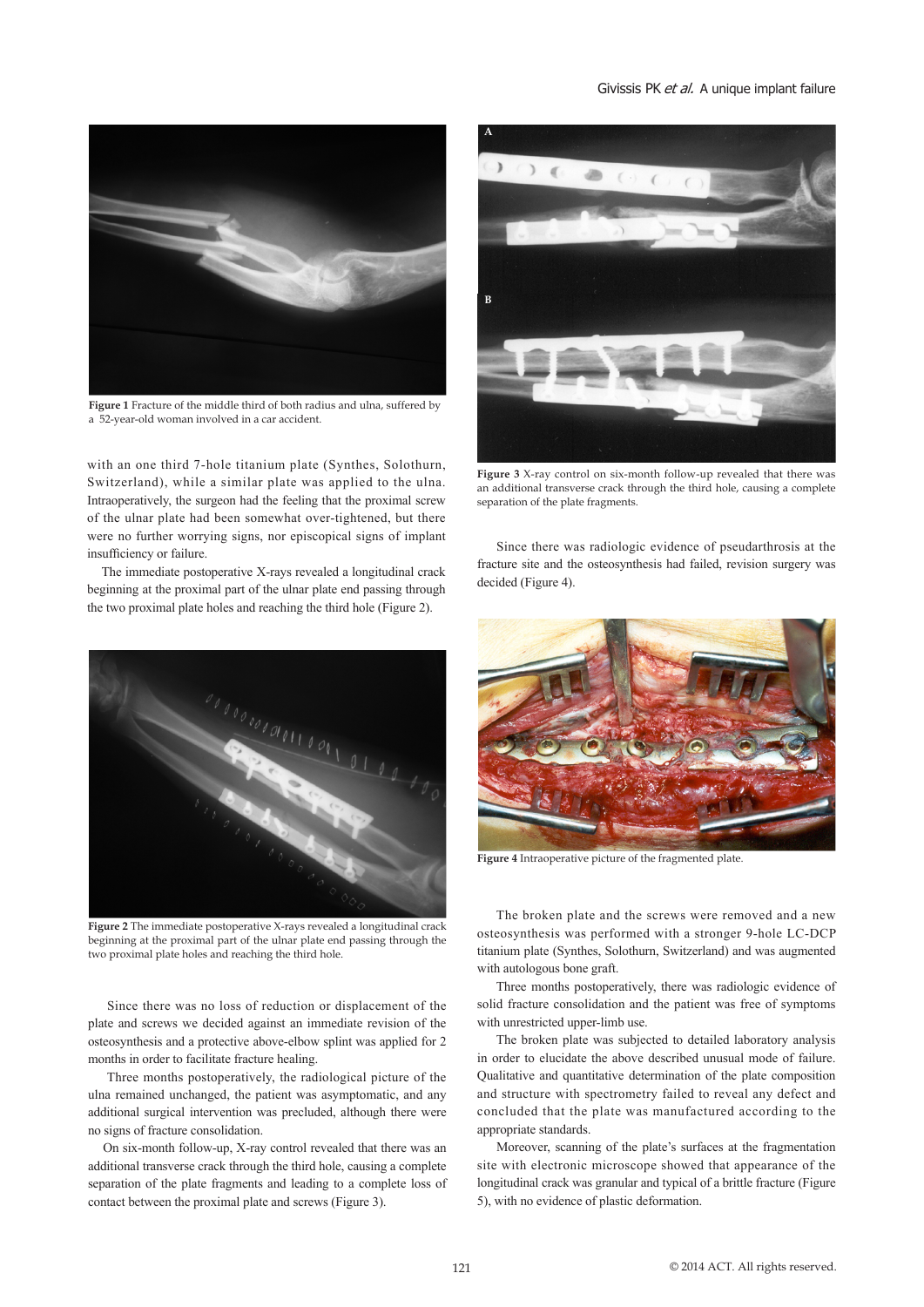On the contrary, the transverse crack displayed characteristics of a fatigue fracture with a smooth, burnished surface (Figure 6).



**Figure 5** Electronic microscope scanning showed that appearance of the longitudinal crack was granular and typical of a brittle fracture.



**Figure 6** Electronic microscope scanning revealed that the transverse crack was a fatigue fracture with a smooth, burnished surface.

### **DISCUSSION**

A number of cases of postoperative implant failures have been reported in the literature and various failure mechanisms have been described<sup>[3-8]</sup>. It is argued that implant failure should not be attributed to a single failure mechanism, but it is rather a multi-factorial process related to the implant, the procedure and the patient<sup>[9]</sup>. In a large retrospective series reporting on postoperative implant failures, there was a failure rate of 13% in the titanium implant group compared to 1% of stainless steel implants  $(p<0.001)^{[1]}$ .

 Mechanically, titanium has a lower modulus of elasticity compared to stainless steel, meaning that implants of the same dimensions are less stiff $[1]$ . This lower stiffness of titanium may improve load sharing with the bone, thus preventing stress shielding, but on the other hand it may be implicated in increased implant failure rates due to fatigue fracture[1]. The later are usually observed in comparatively soft metals like titanium<sup>[10]</sup>

 A brittle fracture usually occurs because of the presence of cracks in the structure of the material that are either due to tiny defects resulting from a manufacture deficiency or they develop later following implant loading. In this case, over-tightening of the proximal screw may have triggered crack initiation. This highlights another possible disadvantage of titanium implants, since Titanium's lower ductility gives less tactile warning when screws are overtightened[11].

 Such a crack can extend rapidly at applied load levels, which are nominally well within the linear load-displacement response of the component. Since the immediate appearance of the crack could not be due to a possible fatigue fracture and its propagation parallel to the implant's long axis could not be attributed to increased shear or bending forces, both were evidently the result of a brittle fracture.

 The transverse crack became apparent one year postoperatively, nine months after the last radiographic control where it was not evident. This crack displayed the characteristics of a fatigue fracture. A fatigue fracture is usually the result of cyclic loading, where the applied force exceeds the resistance of the material. In a fatigue fracture there are signs of plastic deformation of the material, which precedes the initiation and propagation of the crack. A fatigue fracture will have two distinct regions; one being smooth or burnished as a result of the rubbing of the bottom and top of the crack. The second is granular, due to the rapid failure of the material that resembles a brittle fracture.

 In this case the preceding brittle fracture has rendered the plate more prone to a possible fatigue fracture. The failure of the fracture to unite, in the absence of adequate stability in the fracture site, resulted in increased instability and the implant was subsequently led to complete failure.

 Although our paper could rather not be described as a novel or innovative work since it is a clinical case report, we believe that it significantly contributes to the understanding and treating of a common clinical problem, namely implant failure. The strength of our paper lies on the detailed and over a longer period of time clinical documentation, combined with the adequate laboratory investigation of a very unusual case of implant failure. Our work tries to shed some light in the often not well understood field of the causative factors and resulting patterns of implant failure, an effort that bears quite some clinical significance.

# **CONCLUSION**

In conclusion, our experimental evidence suggests that the longitudinal crack was the result of a brittle fracture that might have been triggered by screw over-tightening. This subsequently led to the transverse fatigue fracture as the result of the increased and sustained cyclic loading.

 For everyday clinical practice, our findings indicate that surgeons should be extremely cautious when tightening titanium screws in order to avoid overtightening. Moreover, the appearance of even a minor crack in the immediate or early postoperative radiographs may represent an implant brittle fracture with a higly unpredictable pattern of progression. In such a case, the decision for an immediate revision procedure may be justified.

#### **REFERENCES**

- 1 Banovetz JM, Sharp R, Probe RA, et al. Titanium plate fixation: a review of implant failures. *J Orthop Trauma* 1996; **10**: 389-394
- 2 Manda MG, Psyllaki PP, Tsipas DN, et al. Observations on an invivo failure of a titanium dental implant/abutment screw system: a case report. *J Biomed Mater Res B Appl Biomater* 2009; **89**: 264- 273
- 3 Chiodo TA, Ziccardi VB, Janal M, et al. Failure strength of 2.0 locking versus 2.0 conventional Synthes mandibular plates: A laboratory model. *J Oral Maxillofac Surg* 2006; **64**: 1475-1479
- 4 Katakura A, Shibahara T, Noma H, et al. Material analysis of AO plate fracture cases. *J Oral Maxillofac Surg* 2004; **62**: 348-352
- 5 Manda MG, Psyllaki PP, Tsipas DN, et al. Observations on an in-